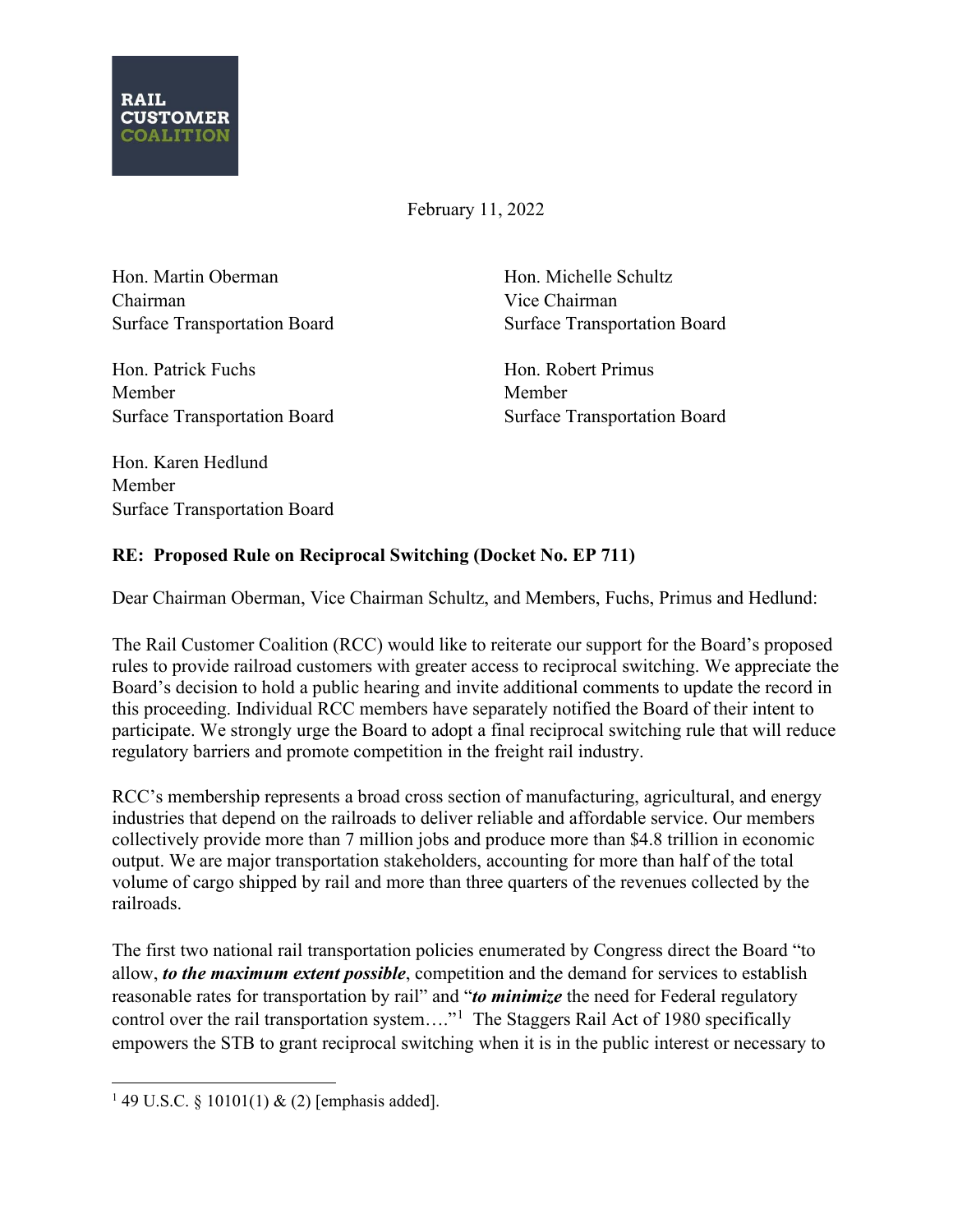provide competitive rail service. Unfortunately, the Board's existing rules impose such high regulatory hurdles that no rail customer has ever been able to successfully request switching. As stated by the Board itself, these rules have "effectively operated as a bar" rather than as "a standard under which [switching] could be granted."

This outdated policy makes no sense given today's highly concentrated railroad market and the financial strength of the US railroads. The Board's recent Annual Rail Rate Index Study shows that since 2004, real rail rates (adjusted for inflation) have increased by 30%. Many shippers remain captive to their railroad, even when reciprocal switching could help relieve railroad service disruptions and congestion.

Reciprocal switching would empower rail customers, including farmers, manufacturers and energy providers, to choose a carrier that provides the best combination of rates and service. Furthermore, greater market choice would fundamentally change shipper-railroad relationships and help facilitate informal solutions to rate and service issues. The proposed case-by-case approach in EP 711 allows the Board to appropriately consider the interests of all stakeholders based upon the facts of individual reciprocal switching requests.

We urge the Board to finalize reciprocal switching rules and to consider further steps that will at long last provide shippers with greater access to competitive rail service. Such actions will help achieve the Staggers Act's vision of a healthy and competitive freight rail system.

Thank you for your attention to this important matter. Please contact any of our organizations if you have questions.

Sincerely,

Agricultural Retailers Association Agriculture Transportation Coalition Alliance for Automotive Innovation Alliance for Rail Competition American Bakers Association American Chemistry Council American Farm Bureau Federation American Feed Industry Association American Fuel & Petrochemical Manufacturers American Forest & Paper Association American Malting Barley Association, Inc. American Petroleum Institute Associated Industries of Massachusetts Chemistry Council of Missouri Chemistry Council of New Jersey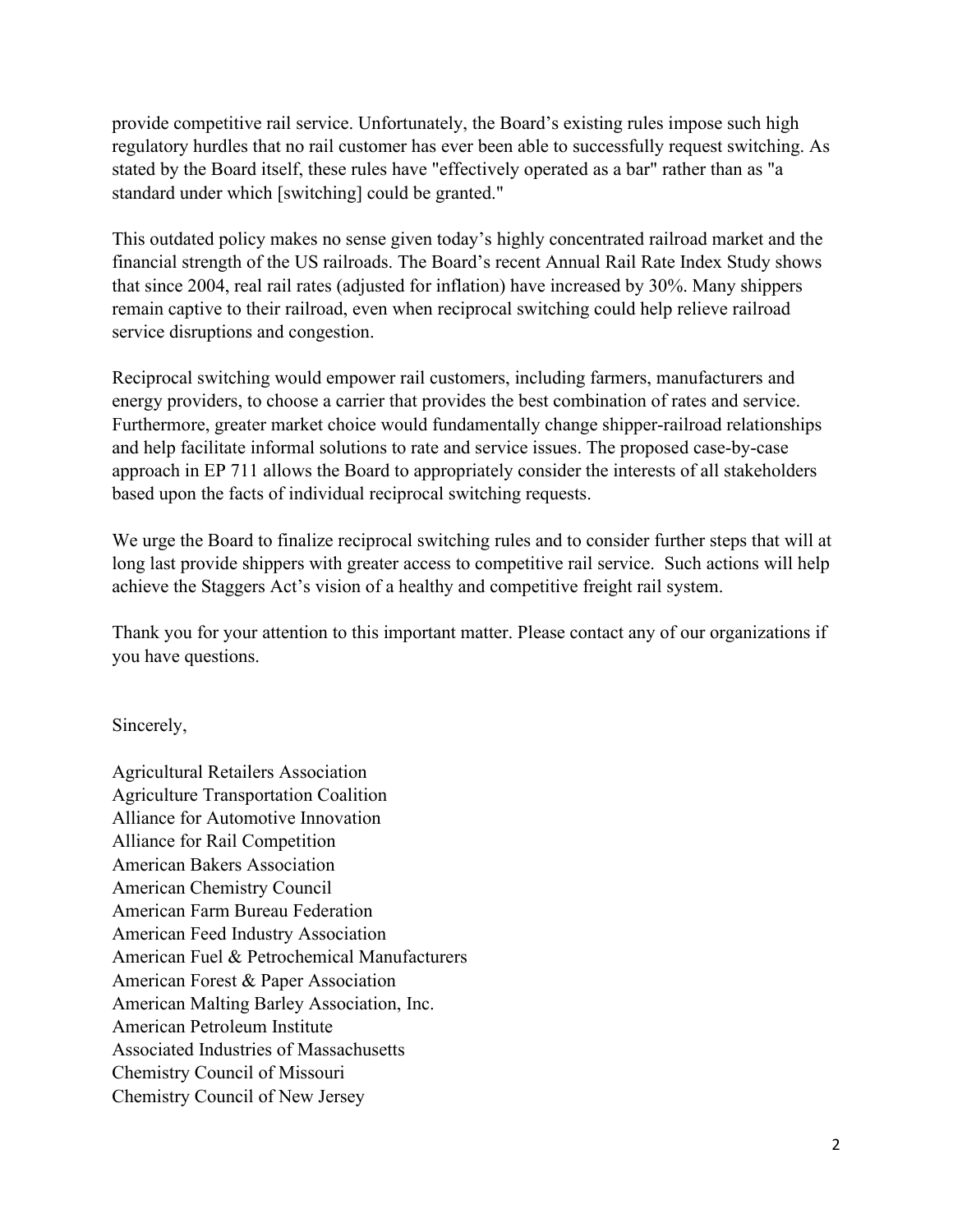Chemical Industry Council of California Chemical Industry Council of Delaware Chemical Industry Council of Illinois The Chlorine Institute Colorado Association of Wheat Growers Consumer Brands Association Corn Refiners Association Defoamer Industry Trade Association The Fertilizer Institute Freight Rail Customer Alliance Foundry Association of Michigan Georgia Chemistry Council Glass Packaging Institute Growth Energy Idaho Grain Producers Association Independent Lubricant Manufacturers Association Industrial Minerals Association — North America Institute of Scrap Recycling Industries, Inc. International Warehouse Logistics Association Louisiana Chemical Association Manufacture Alabama Chemistry Advisory Council Manufacturers Association of Florida Massachusetts Chemistry Technology Alliance Michigan Chemistry Council Motorcycle Industry Council National Association of Chemical Distributors National Barley Growers Association National Cotton Council National Council of Farmer Cooperatives National Farmers Union National Grain and Feed Association National Grange National Industrial Transportation League National Mining Association National Oilseed Processors Association National Pork Producers Council National Rural Electric Cooperative Association National Sorghum Producers National Stone, San d and Gravel Association Nebraska Dry Pea and Lentil Commission Nebraska Wheat Board Nebraska Wheat Growers Association New York State Chemistry Council